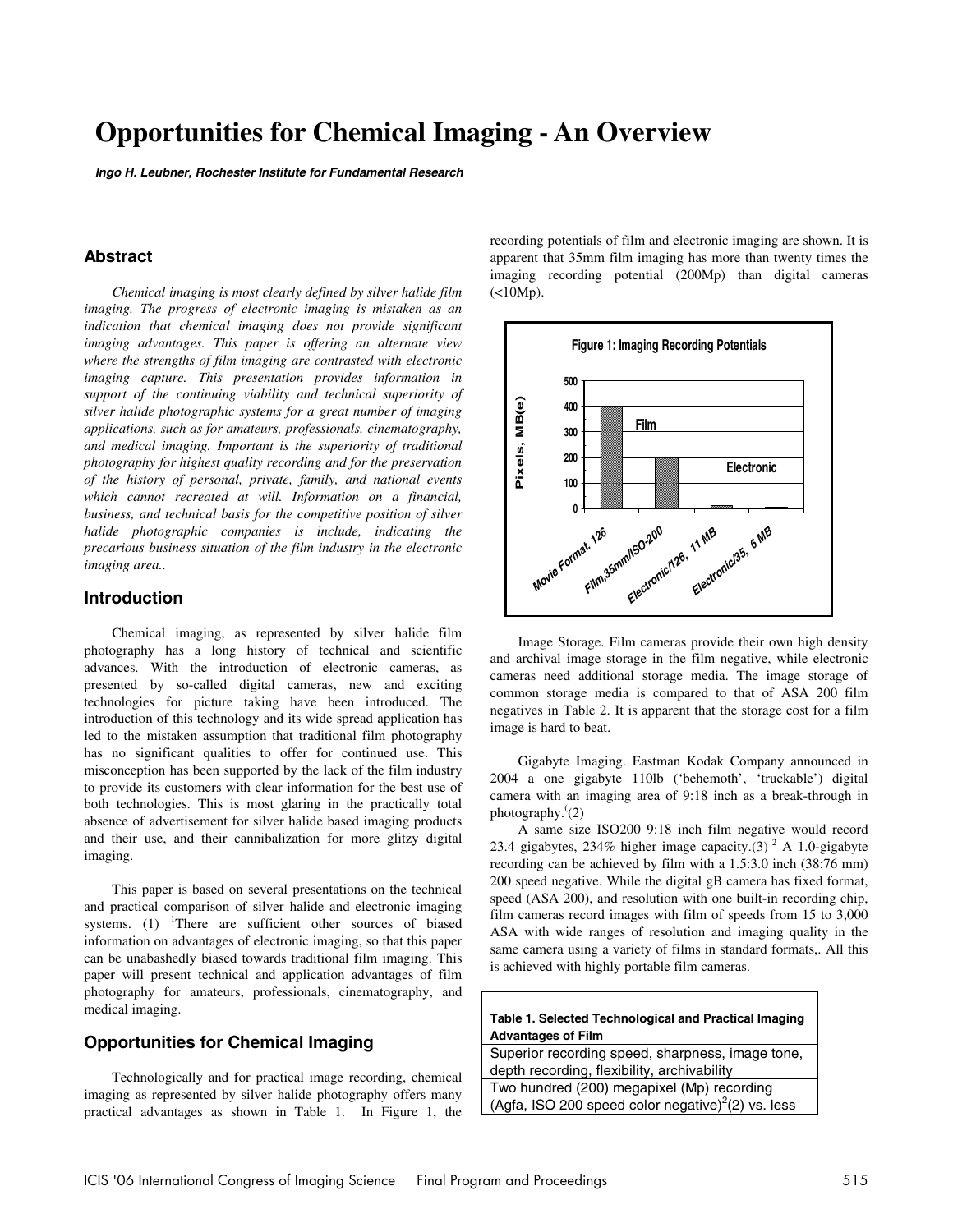| than ten (10) Mp for electronic cameras. In Figure<br>1, a comparison of the recording capacity of the<br>recording media is shown which highlights the<br>qualitative differences quantitatively.           |
|--------------------------------------------------------------------------------------------------------------------------------------------------------------------------------------------------------------|
| Up to twelve overlaying color sensing layers for<br>optimum image recording vs. side-by side<br>recording color for electronic chips                                                                         |
| Ninety four choices of color films per camera vs.<br>one chip only for an electronic camera (2003, last<br>information)                                                                                      |
| True full color imaging and enlargement vs.<br>mathematically expanded electronic images                                                                                                                     |
| ISO-Speed ranges from fifteen (Kodachrome) to<br>two-thousand (Konica at some time provided an<br>ISO3000 film) in the same camera vs. a single two<br>hundred photographic rating for electronic<br>cameras |
| Full retention of recorded image in the negative vs.<br>losses due to image conversion and compression<br>in digital cameras                                                                                 |
| Significantly greater image information retrieved by<br>scanning film than recorded in electronic cameras                                                                                                    |
| Significantly (~30x) greater available retrieval of<br>image details from film images                                                                                                                        |
| Fast access of printed hard copies, e.g., one-hour<br>processing (unprocessed film to prints) for film (24<br>or 36 images) vs. electronic home printing                                                     |
| The high density recording quality of silver halide<br>images is transferred to analog copies on paper                                                                                                       |
| Unsurpassed for amateur, professional, movie, x-<br>ray, and archival image recording                                                                                                                        |

Technological Considerations. Film design is a supreme technology. Designing high speed and high-resolution color or black-and-white emulsions is a technology that only few companies have achieved. This is coupled with sophisticated control of imaging response, long-term stability, and full exposure reciprocity. Design and application of color couplers is an advanced technology that can be designed for optimum image reproduction and stability. Only few companies successfully achieve the necessary coating of multilayers of emulsions at high coating speeds. This technology is essential to independently lay down layers of different photographic sensitivity that result in flawless linear exposure recording over a wide range of exposures. In addition, the exposed material must meet stringent requirements of a high-technology processing path. Processing must meet highest ecological requirements to avoid pollution. Entrance in this high technology industry is practically extremely limited, while

entrance into the electronic imaging systems has been widely achieved.

| Table 2. Comparison of Memory Requirements                                                                                                         |             |             |                 |            |                  |  |  |  |
|----------------------------------------------------------------------------------------------------------------------------------------------------|-------------|-------------|-----------------|------------|------------------|--|--|--|
| Memory<br>Device                                                                                                                                   | Memory      |             | Picture Storage |            | Storage<br>Cost  |  |  |  |
|                                                                                                                                                    | Min<br>(GB) | Max<br>(GB) | Min             | Max        | US\$             |  |  |  |
| Film                                                                                                                                               |             |             | @<br>200MB      | @<br>200MB |                  |  |  |  |
| <b>ASA 200</b>                                                                                                                                     | 4.80        | 7.2         | 24              | 36         | $$2 - $5$        |  |  |  |
| Electronic                                                                                                                                         |             |             | @ 6MB           | @ 6MB      |                  |  |  |  |
| Micro drive<br>Cards                                                                                                                               | 0.51        | 4.0         | 2.6             | 20.0       | $$77 -$<br>\$369 |  |  |  |
| Compact<br>Flash, Type                                                                                                                             | 0.01        | 2.0         | 0.04            | 10.0       | $$18 -$<br>\$489 |  |  |  |
| Compact<br>Flash, Type<br>Ш                                                                                                                        | 0.01        | 2.0         | 0.04            | 10.0       | $$19 -$<br>\$489 |  |  |  |
| Secure<br>Digital (SD)                                                                                                                             | 0.03        | 1.0         | 0.16            | 5.0        | $$29 -$<br>\$289 |  |  |  |
| Memory<br><b>Sticks</b><br>(Sony)                                                                                                                  | 0.03        | 1.0         | 0.16            | 5.0        | $$29 -$<br>\$285 |  |  |  |
| Multimedia                                                                                                                                         | 0.03        | 0.5         | 0.16            |            |                  |  |  |  |
| Cards<br>(MMC)                                                                                                                                     |             |             |                 | 2.6        | $$23 -$<br>\$149 |  |  |  |
| <b>XD Picture</b><br>Cards                                                                                                                         | 0.03        | 0.5         | 0.16            | 2.6        | $$19 -$<br>\$157 |  |  |  |
| Mini-SD                                                                                                                                            | 0.03        | 0.03        | 0.16            | 0.2        | N/A              |  |  |  |
| Note: This Table does not necessarily reflect current<br>digital technology. Missing digital memory device<br>types reflect a potential image loss |             |             |                 |            |                  |  |  |  |

JPG Manipulations. For film-recorded images, it is not necessary to reduce the recorded information for further storage, and the full record of information is retained.

In electronic imaging, reduction of imaging content for economic storage is generally necessary and is achieved by JPG reduction. Information lost in this process cannot be retrieved, and significant deviations from the originally recorded image may be obtained. This is demonstrated in Figure 2.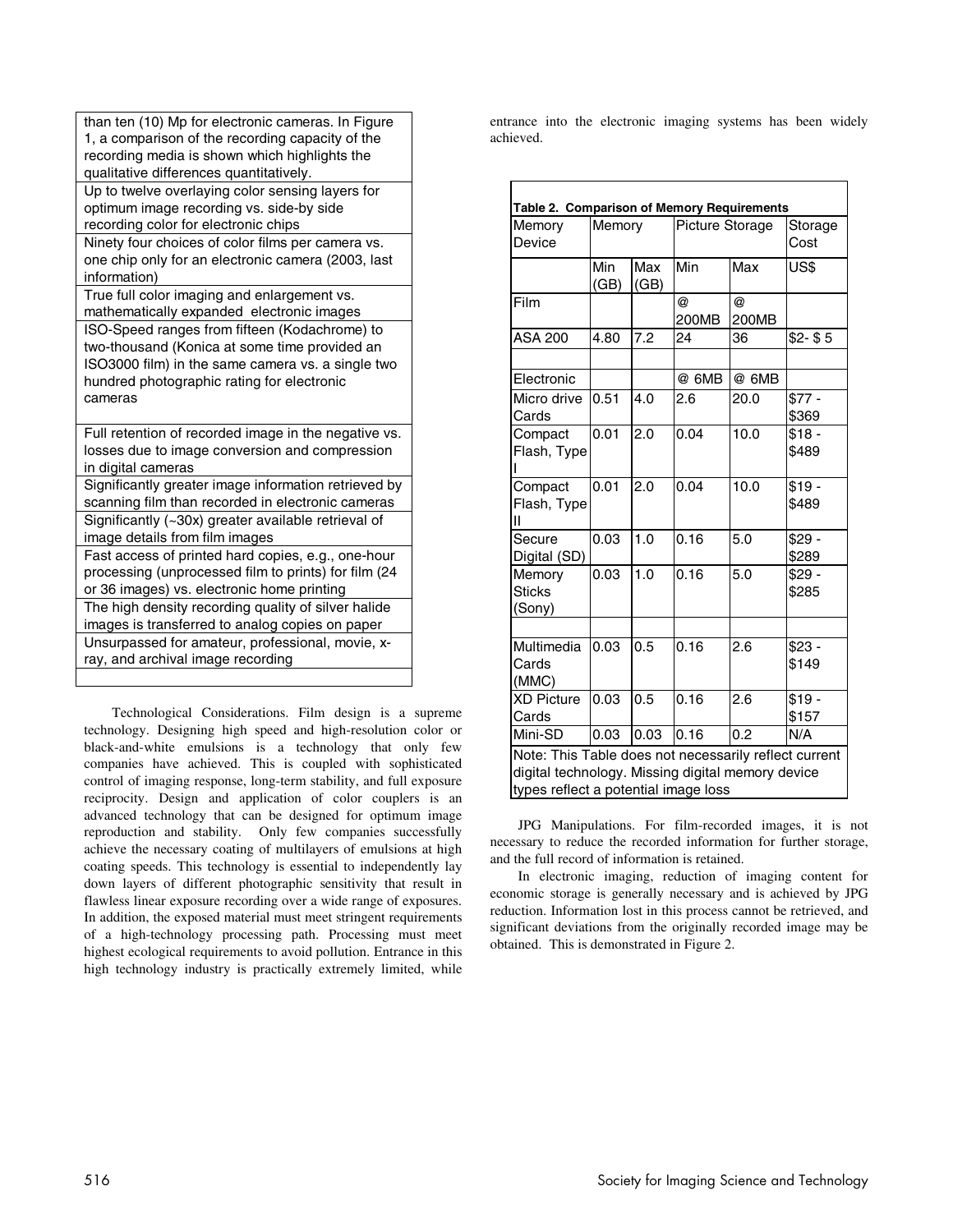

For multi-color reproduction, the overlay of modified different color separations can lead to significant color deviations from the original. The jpg effect increases with increasing reduction, as indicated by the 4x (25%) and 10x (10%) reduction of the original image. The image losses are non-recoverable.

Reciprocity Failure. Similar distortions as for JPG occur in electronic imaging for changes in exposure intensity and time, since electronic chips are not corrected for high and low intensity reciprocity failure. This is in contrast to film imaging where reciprocity failure is controlled and may be non-existent over several orders of exposure.

Pollution. Commercial silver halide processing takes place in government regulated and highly controlled manufacturing environments. Reuse and Recycling are important parts of the manufacturing an processing steps.. Pollution is severely curtailed. In contrast, equipment used for processing digital images is generally disposed of in landfills. Digital imaging provides a significantly more severe ecological hazard than traditional film processing. This recycling may add significant costs to the consumer.

Archivability. Silver halide technology has a proven record of archival retention since its inception of over one hundred fifty years ago. Of historical importance are images of the wars, changes environment, and sporting and political events since the beginning of the Civil War.

In contrast, the technology underlying the electronic photography, software, hardware, and hard copy, has a history of technological obsolescence (loss of technology) in less than ten years. Images of babies, parents, and grandparents cannot be recreated at will.

Cinematography. The movie industry is similarly profiting from the advantages of silver halide technology. The recording area of movie film is twice that for a thirty-five millimeter negative. For ASA200 speed negative films, this accounts to four hundred Mp per motion picture negative. Cinematographic film is routinely recorded at over ASA 1000 speed, vs. electronic imaging at ASA 200 speed. This allows for reduction in exposure time and reduction in illumination equipment. Film recording is also the only high-quality system that allows for low loss and high-quality conversion to all digital electronic imaging systems, e.g., television formats, video, DVD, and HDTV.

Increasing the present film projection rate (24 images.s) to and above the optimum level of 33 images/s has been shown to significantly improve the projection quality of movies. $(4)^3$  The high quality, higher imaging recording and projection rate of film can presently not be matched by electronic imaging in cinematography. Its archival stability also extends the time for profitable distribution (example: 'Gone with the Wind', 'Wizard of OZ', Lucy Ball).

Medical Imaging. X-ray, magnetic resonance, and ultrasound imaging systems provide essential complementary information. Xray imaging can provide images in less than two minutes as highresolution hard copy (exposure, handling, and processing) and in reliable high quality. This short time of image access can make the difference between life and death.

The consistency of x-ray film and processing provides reproducible image quality and image tone. The film image is the original and since there is no calculated imaging manipulation, no artifacts are created (e.g. Fig. 3). X-ray film images provide proven, visually readable long-term archival recordings.

In contrast, a standard MRI exposure takes over twenty minutes, and significant image manipulation and time for printout. In addition, the printout quality for digital hard copies, like MRI, is print-out device dependent and is not reproducible without extensive comparison with previous image output. Archivability of these images, both electronic and visual, is unknown.These technologies, and ultrasonography, appear more mutually supportive than competitive.

Comparison of Film and Electronic Imaging. While electronic imaging has advantages in certain areas, silver halide imaging retains the high quality advantage by a wide margin and offers



other significant technological advantages not matched by electronic technology. A comparison of the technologies is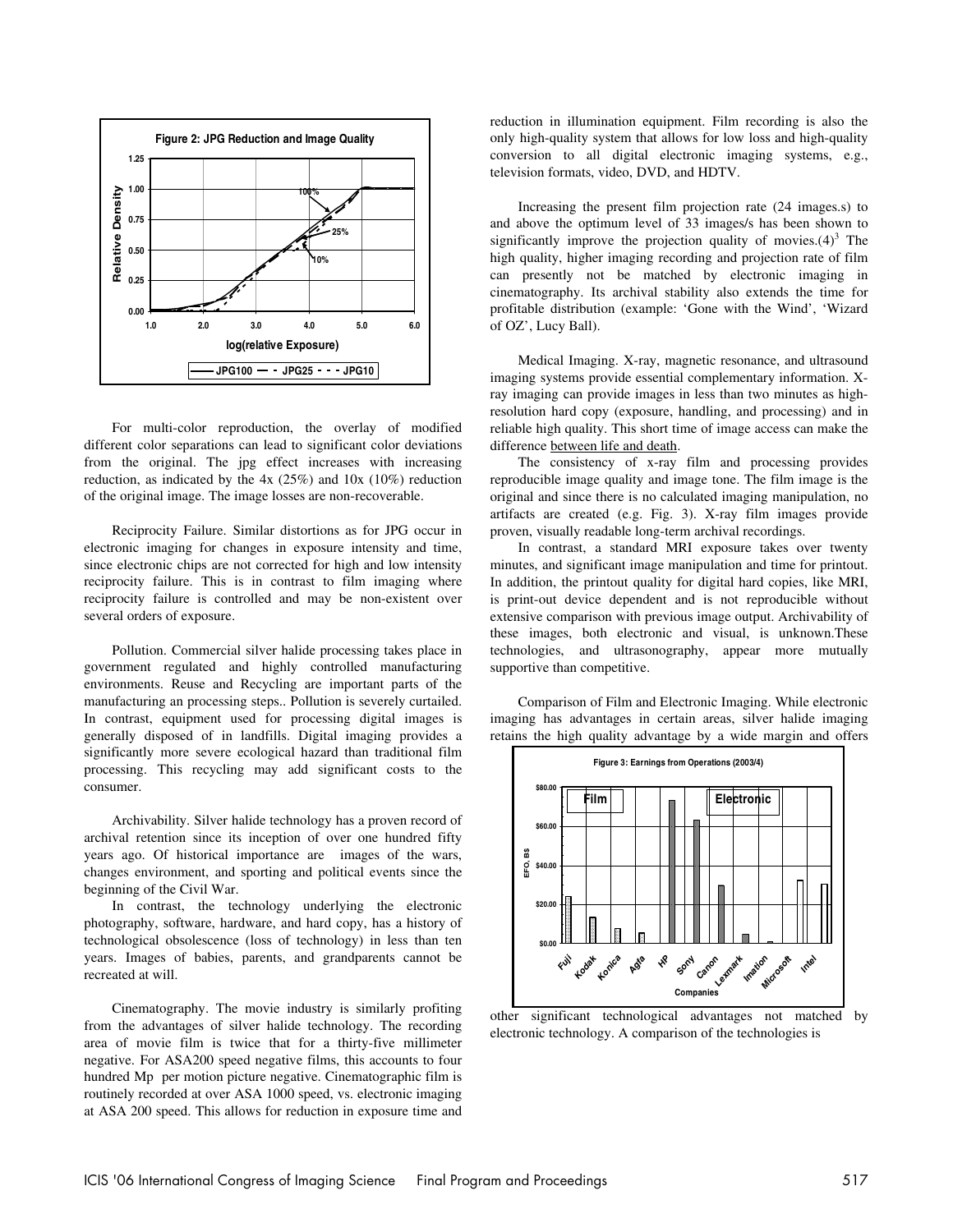| Table 3: Comparison of Film and Electronic Imaging |              |                   |  |  |  |  |
|----------------------------------------------------|--------------|-------------------|--|--|--|--|
| Amateur and Professional Still Photography         |              |                   |  |  |  |  |
|                                                    | Film         | <b>Electronic</b> |  |  |  |  |
| Color Image                                        | >90          | one               |  |  |  |  |
| Choices/Camera                                     |              |                   |  |  |  |  |
| Recording                                          | $8 - 12$     | one               |  |  |  |  |
| Layers/image                                       |              |                   |  |  |  |  |
| Recording area /                                   | Full         | 1/3               |  |  |  |  |
| color record                                       |              |                   |  |  |  |  |
| B&W                                                | >30          | one               |  |  |  |  |
| Choices/Camera                                     |              |                   |  |  |  |  |
| Speed Range (ASA)                                  | $15 - 2,000$ | 200               |  |  |  |  |
| Pixels / Image                                     | 200          | 6                 |  |  |  |  |
| recorded (ASA200)                                  |              |                   |  |  |  |  |
| Sharpness of                                       | Film-        | fixed             |  |  |  |  |
| recorded image                                     | dependent    |                   |  |  |  |  |
| Sensitivity Range                                  | 6            | -3                |  |  |  |  |
| (log Exp)                                          |              |                   |  |  |  |  |
| Depth of Field                                     | Film-        | fixed             |  |  |  |  |
|                                                    | dependent    |                   |  |  |  |  |
| Enlargement                                        | True         | Mathematical      |  |  |  |  |
|                                                    |              | Expansion         |  |  |  |  |
| Archivability (yrs)                                | >150         | $~10 - 15$        |  |  |  |  |
| Hardcopy, 24-36                                    | 1 hr         | 1-3 hrs (home)    |  |  |  |  |
| images                                             |              |                   |  |  |  |  |
| <b>Ancillary Cost</b>                              | None         | Computer,         |  |  |  |  |
|                                                    |              | Printer, Program  |  |  |  |  |
| <b>Motion Picture:</b>                             |              |                   |  |  |  |  |
| See: 'Amateur'                                     |              |                   |  |  |  |  |
| Speed, ASA                                         | 1,200        | 200               |  |  |  |  |
| <b>Recording Potential</b>                         | >200         | -6                |  |  |  |  |
| (MB)<br><b>Projection Rate</b>                     |              | < 150             |  |  |  |  |
| (MB/s), 24/s                                       | 9,600        |                   |  |  |  |  |
| Increase of                                        | Easy         | difficult         |  |  |  |  |
| Recording/Projectio                                |              |                   |  |  |  |  |
| n Rate >24/s                                       |              |                   |  |  |  |  |
| Projection                                         | Low cost     | <b>High Cost</b>  |  |  |  |  |
|                                                    |              |                   |  |  |  |  |
| <b>Medical etc</b>                                 | X-Ray        | <b>MRI</b>        |  |  |  |  |
| Image Recording                                    | 0.1(s)       | >20 (min)         |  |  |  |  |
| Time                                               |              |                   |  |  |  |  |
| Image Access Time                                  | $~1$ min     | $>>20$ min        |  |  |  |  |
| Imaging area                                       | Large        | small             |  |  |  |  |
| Recording                                          | High         | Less              |  |  |  |  |
| <b>Resolution (Breast)</b>                         |              |                   |  |  |  |  |
| Image Tone                                         | consistent   | Device            |  |  |  |  |
|                                                    |              | dependent         |  |  |  |  |
| Recording Image                                    | consistent   | Uncertain         |  |  |  |  |
| Contrast                                           |              |                   |  |  |  |  |
| Archivability                                      | Long         | Uncertain         |  |  |  |  |
| (original image)                                   |              |                   |  |  |  |  |
| Archivability (image                               | All          | Reduced           |  |  |  |  |
| information)                                       |              |                   |  |  |  |  |
|                                                    |              |                   |  |  |  |  |
| <b>Pollution:</b>                                  | Less         | More              |  |  |  |  |
|                                                    |              |                   |  |  |  |  |

summarized in Table 3 for amateur and professional still photography, motion picture and medical imaging, and pollution concerns.

Economic Competitiveness. In Figure 3, the economic power of the photographic industry is compared to that of some of its electronic competitors.<sup>4</sup> For comparison, the annual revenue and earnings from operations (EOF) are used. It is apparent that the economic power of the electronic industry exceeds that of the photographic industry several times. This inequality is further increased by the fact that the photographic industry is acquiring most of its electronic material from its competitors in the electronic industry.

For the user of photographic technologies it would be of great advantage if the Film Industry would provide them with a clear understanding of the advantages of both technologies. This information has been almost totally lacking. This silence makes it clear that the Film Industry has been handing over their technology and customers to digital imaging competitors without even attempting a defense of film imaging. It is hoped that this paper has provided some of the lacking information.

The Author: Dr. Ingo H. Leubner's career includes many years in research and product development at Eastman Kodak Company, where he supported R&D for photographic films and papers. In this position, he developed models of the photographic activity and photochemistry of sensitizing materials, and notably the onephoton mechanism for silver halide imaging. His technical support has provided significant contributions to the quality and manufacturing of film photographic products. He has followed the electronic imaging technology since he first joined the industry. For his contributions to photographic science, he was elected Fellow of IS&T, and awarded the Lieven-Gevaert Medal. His continuing interest in film photography is based on his interest for continued availability of photographic film to record the history of his family.

# **References**

 $\overline{a}$ 

- 1. I. H. Leubner, ICIS06 Conference, May 7-12, 2006, Rochester, NY; first presented at PICS Conference, April 25 – 28, 1999, Savannah, Georgia
- 2. 'Kodak's One Gigabyte Digital Camera', Democrat and Chronicle, page 10D, March 18, 2005, Rochester, NY, USA, 'Sharing a higher reality quotient'
- 3. Folienserie des Fonds der Chemischen Industrie, Textheft 26, Photographie, Autors: Team of the Agfa-Gevaert AG, Fonds der Chemischen Industrie, Frankfurt, Germany, 1999.
- 4. This was demonstrated for 48 film images/second, twice the present film projection rate, by a cinematographer and reported by a film critic several years ago. Unfortunately, this source of this information could not be retrieved
- 5. I am indebted to J. McCue, Rochester, NY, of Merrill Lynch Corp., for the financial information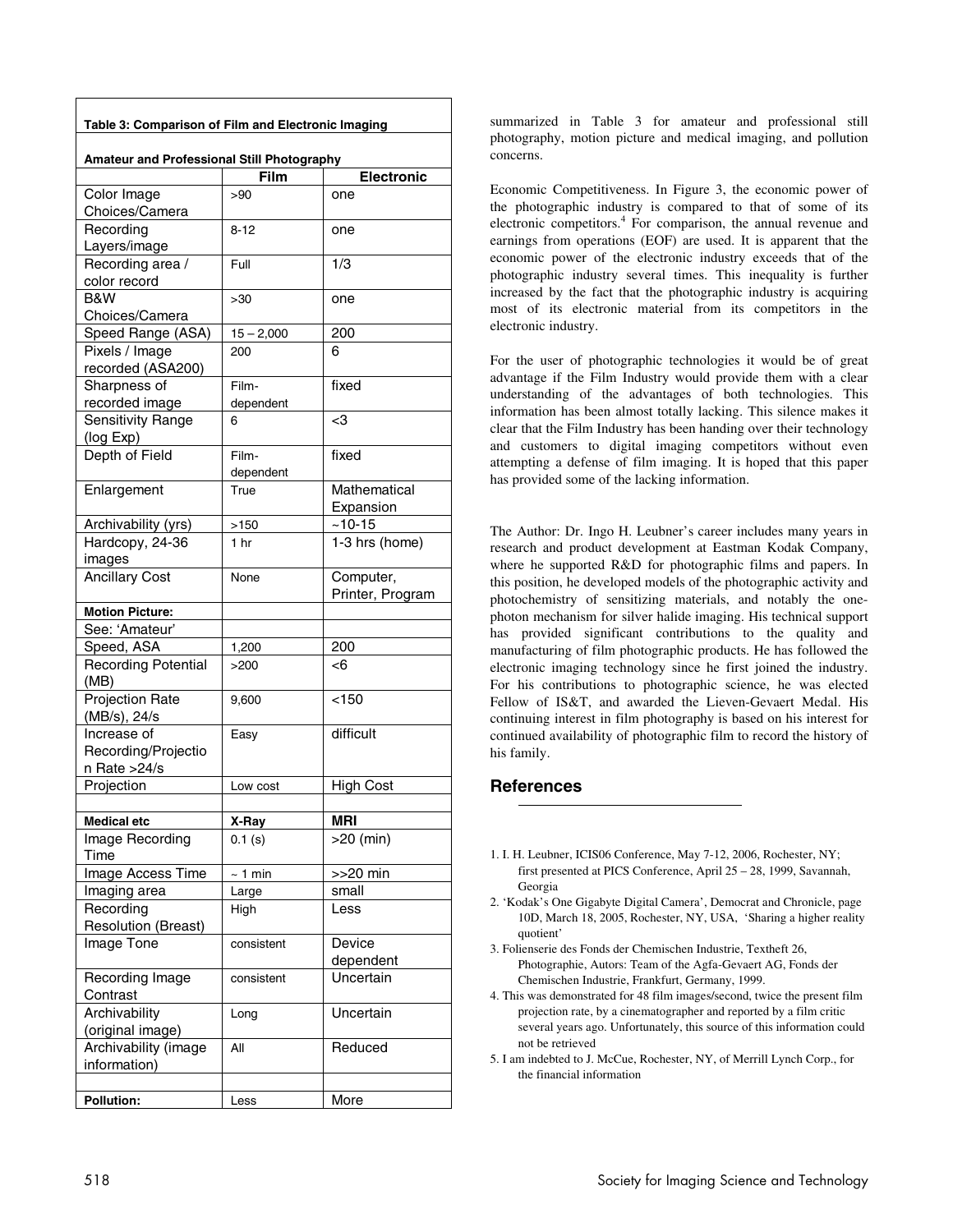# **The Investigation of a series of asymmetrical Dyes by means of XPS**

**Andrey L. Yudin, Aleksey F. Guzenko, Nikolay A. Yatcyna, Irina L. Shvaiko, Nadejda S. Zvidentsova and Lev V. Kolesnikov The Department of Physics, Kemerovo State University, Kemerovo, Russia**

### **Abstract**

А *series of asymmetrical cyanine dyes in free condition, after long X-ray of the spectrometer and ultra-violet irradiation and after adsorption on the surface of microcrystals AgBr was explored by X-ray photoelectron spectroscopy (XPS) method. The mechanism of adsorption of dyes molecules is determined by means of the interaction of alkyl-sulfate groups of dyes with silver surface ions of the lattice AgBr. Unstable of chlorine-containing dyes molecules under x-ray and ultra-violet irradiation was found out, that becomes apparent on modifications chemical shifts of the Cl 2p level spectrum of chlorine. It is shown, that the adsorption of dyes results in the change of the electronic state of dyes molecules and the state and composition of the surface of soles AgBr that is accompanied by changes in XPS-spectra. The differences in the structure of dyes molecules in a free state and after adsorption on the surface AgBr explain the dependency of aggregates structure on the geometry of a lattice AgBr.* 

## **Introduction**

The Adsorption of the organic heterocyclic compounds represents special interest as it results in cardinal changes of properties of surface microcrystal (MC) of silver halides (AgHal). Adsorptions of the photographic active molecules of polymetin cyanine dyes leads to selective increasing of sensitization in the spectral areas which are distinct from area of AgHal own sensitivity. At present a lot works on studying dyes, including XPS method [1-5] have been carried out. It is known, that adsorption of stabilizers is characterized by the formation of strong connection (binding) of the active groups of stabilizers with the silver surface ions that results in the decrease of surface energy and ionic conductivity, and changes in XPS-Spectrum [6-7]. The Nature of the change of ionic conductivity in MC AgBr at adsorptions of some dyes has allowed to draw a conclusion about a weak (Van-der-Vaals) interaction of molecules of dyes with the surface MC AgBr, regardless of their structure. However, the information on the forms and products of the interaction of dyes with the surface MC AgHal is not obviously enough.

The purpose of the investigation carried out was: the reception of the information on the change of the surface state AgBr after the adsorption of selected dyes; establishment of the particularities and mechanism of the interaction of selected dyes with surface AgBr, including the determination of orientation of dyes molecules on surface MC; the study of modification of molecules of dyes under the influence of X-ray and ultraviolet radiation.

#### **Method of experimental**

Investigations were carried out on XPS spectrometer 3201 with a hemispherical energy analyzer. All XPS-spectra are recorded using as exciting line  $K\alpha_{1,2}$  Al with energy 1486.6 eV and absolute resolution ~1.33 eV. The calibration of values of the binding energy (Eb) of XPS-lines in spectra was realized according to the method of the internal standard on 1s-lines of aromatic hydrocarbons. Value Eb in these requirements was accepted to be equal to 285.0 eV [8]. The Experiment error at the determination of the XPS-lines position was formed 0.1 eV, at definition of relevant surface concentration of elements it was about 10 %. Quantitative analysis of the surface is founded on direct proportionality of the intensity XPS-lines with surface concentration and ionization section of interior electronic shells of corresponding elements [8].

Sols AgBr which were used for adsorption of dyes, have been received by the method of uncontrollable two-jet crystallization at an interflowing of equal-mole solutions of silver nitrate and bromide of potassium in the reactor of synthesis. The choice of sole is related to the fact that the complex composition of a real emulsion AgBr, in a combination with gelatine, does not allow to receive directly trustworthy information as gelatine already contains oxygen, nitrogen and sulfur, however, the organization of aggregates cyanine dyes is also possible on soles.

Initial dyes were investigated as the form of the salts received by evaporation of dyes from ethanol solution on a gold substrate. Dyes were inlet into soles AgBr in the form of alcohol solution in concentrations  $10^{-4}$  mole/mole Ag. The generalized structural formula of the invested dyes is given on figure 1.

| $\rm R_{1}$<br>$\mathbf{R}_{5}$<br>х<br>сн=сн–сн=∖<br>R4<br>Ř6<br>$\rm R_2^{\prime}$<br>R, |                      |                                                             |             |                   |           |   |  |  |  |
|--------------------------------------------------------------------------------------------|----------------------|-------------------------------------------------------------|-------------|-------------------|-----------|---|--|--|--|
|                                                                                            | R,                   | R <sub>2</sub>                                              | $R_3$       | $R_4$             | $R_{5,6}$ | X |  |  |  |
|                                                                                            | $C_2H_5$             | $C_2H_5$                                                    | $C_2H_5$    | н                 | CI, CI    | Ľ |  |  |  |
| Ш                                                                                          | $C_4H_9$             | $C_2H_5$                                                    | $(CH2)3SO3$ | $C_6H_5$          | H, Br     |   |  |  |  |
| Ш                                                                                          | $C_4H_9$             | $C_2H_5$                                                    | $(CH2)3SO3$ | $C_4H_4$          | H, Br     |   |  |  |  |
| IV                                                                                         |                      | $C_6H_{13}$ (CH <sub>2</sub> ) <sub>3</sub> SO <sub>3</sub> | $C_2H_5$    | CH <sub>3</sub> O | CI, CI    |   |  |  |  |
| V                                                                                          | $C_4H_9$             | $ CH_2)_3SO_3$                                              | $C_2H_5$    | CH <sub>3</sub> O | CI, CI    |   |  |  |  |
| VI                                                                                         | $C_6H_{13}$ $C_2H_5$ |                                                             | $C_2H_5$    | CH <sub>3</sub> O | CI, CI    |   |  |  |  |

**Figure 1.** The generalized structural formula of the investigated dyes

Personal interest to the selected dyes is caused by the fact that electronic asymmetry of their molecules influences on tendency for clustering and aggregations and, consequently, the efficiency of a spectral sensitization. Selected dyes have a maximum in an absorption spectrum in the interval from 488 up to 504 nm, and all of them showing tendency to J-aggregation.

## **Results and discussion**

#### **Investigation of dyes in a free state**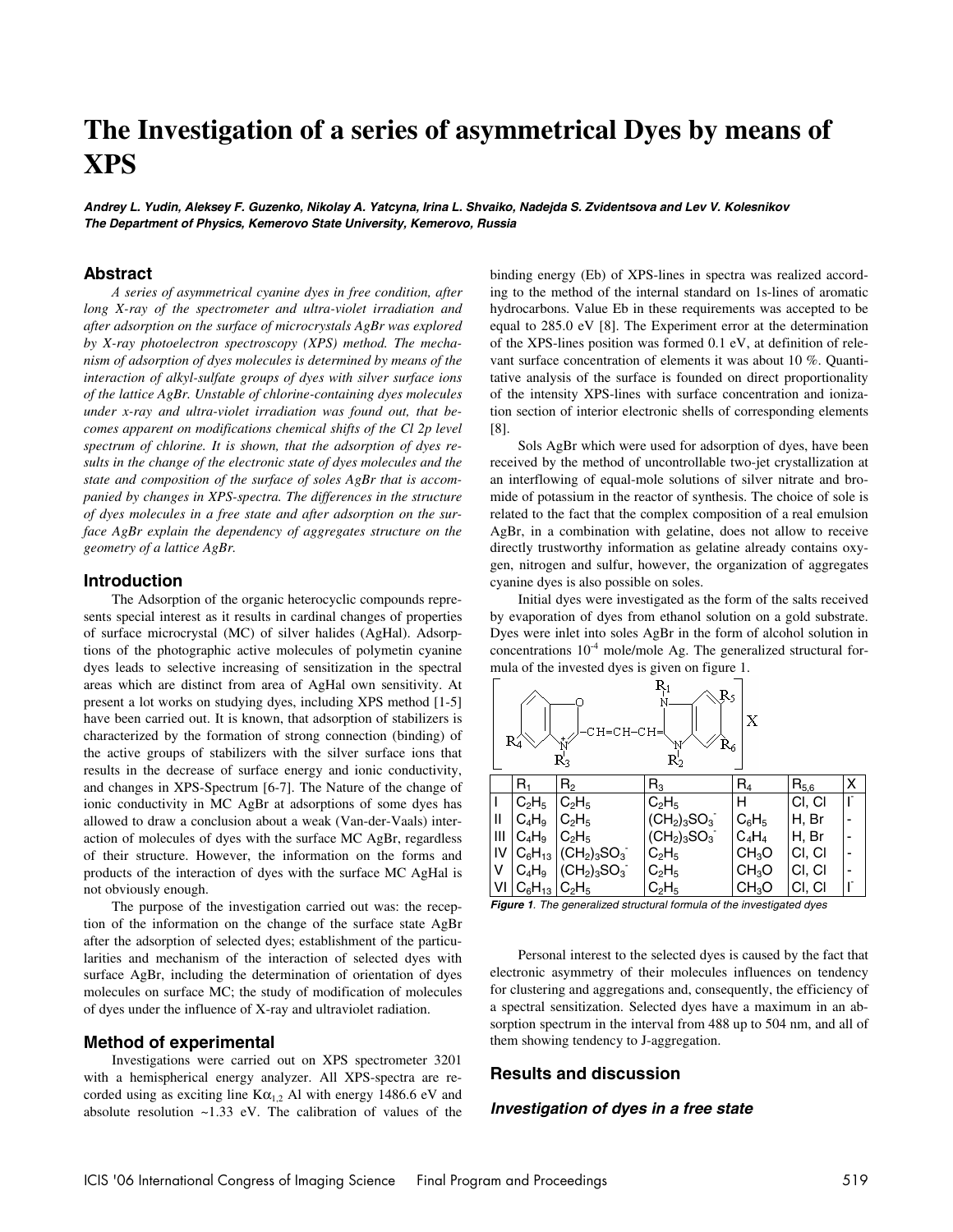The relation of atomic concentrations of the elements forming dyes, corresponds to a molecular formula of dyes. Identification of the chemical state of elements of dyes molecules on golden substrate, based on the received values binding energy of the XPSlines, has shown satisfactory concurrence to literary data [8]. We shall note, that the binding energy of the XPS-line I 3d corresponds to ionic iodine (I), that can be indicate of the adsorption of cations dyes I and VI on a gold foil together with anions (I).

For dyes IV and V, in which the sulphitic group is located on associate cation, the increase of binding energy 2p level of sulfur in comparison with dyes II and III (fig. 2) is revealed, that is explained by the displace of the positive intramolecular charge.



**Figure 2**. XPS-spectra S 2p lines of dyes in initial state

To checkout the stability of the investigated dyes under Xrays repeated scanning of XPS-Spectrum after 2 hours of X-rays irradiation in the spectrometer has been carried out. For chlorinecontaining dyes the increase of binding energy of XPS-line Cl 2p was approximately revealed by 1 eV (fig. 3). It corresponds to the decrease of electronic density in atom of chlorine, i.e. his reduction up to neutral atomic singlet  $(Cl^0)$  or the molecular chlorine. Herewith for bromine-containing dyes decompositions of brominephenol group under the long X-ray irradiation was not revealed. During the experiment the content of anion iodine remained constant and binding energy of I 3d level was not changed. For other element dyes the essential change of the position and intensity of XPS-lines has not been found. Thus, it is possible to assume, that intramolecular bonds at selected dyes (besides chlorine-containing) under X-rays do not change. We showed that modification tiacarbocyanine dyes under long X-rays irradiation did not occur before [9].

#### **Modification of dyes under UV-radiation**

XPS-spectra of dyes subjected UV-irradiation within 2 hours were obtained to check the fact of photolytic decomposition of dyes molecules containing chlorine and the establishment of influence of UV-irradiation on the electron state of element dyes molecules. The analysis of XPS-Spectra of dyes has not shown essential changes in spectra of 1s-lines of nitrogen and oxygen. However, binding energy of a 2p-level of chlorine at dyes IV increases by 1

eV (fig. 3), that, as well as in the cases of the long X-ray irradiation, may be explained by photolytic decomposition like dyes with formation of neutral chlorine.



**Figure 3**. XPS-spectra Cl 2p dyes (IV) in initial state (thin line), after x-ray (thin dotted line) and UV (thick dotted line) irradiation, and after adsorptions on the soles AgBr (thick line)

After the UV-irradiation in the XPS-spectrum of sulfur (S 2pline, fig. 4), alongside with the occurrence of the line with binding energy 164.6 eV, adequating to elementary sulphur  $S_{6-8}$ , line shift of sulphite group is observed with occurs due the decomposition of sulphite group. Thus the increase of atomic concentrations of chlorine and sulfur is observed with may be explained be the segregation of free sulphur and chlorine to the surface. Similar results for sulphite group have been obtained for dyes II. The state of chlorine at dyes I on the contrary do not change after the UV-irradiation that possible to relate to higher stability of given cation dyes.



**Figure 4**. XPS-spectra S 2p dyes (II) in initial state (solid thin line), after UV (thick dotted line) irradiation, and after adsorptions on the soles AgBr (solid thick line)

At bromine- and iodine-containing dyes (III and I) changes of binding energy a Br 3d and I 3d XPS-line of bromine and iodine (fig. 5) most likely correspond to the formation of complexes  $\text{Br}_n$ and  $I_n$ . The increase of line width of chlorine, sulfur and iodine